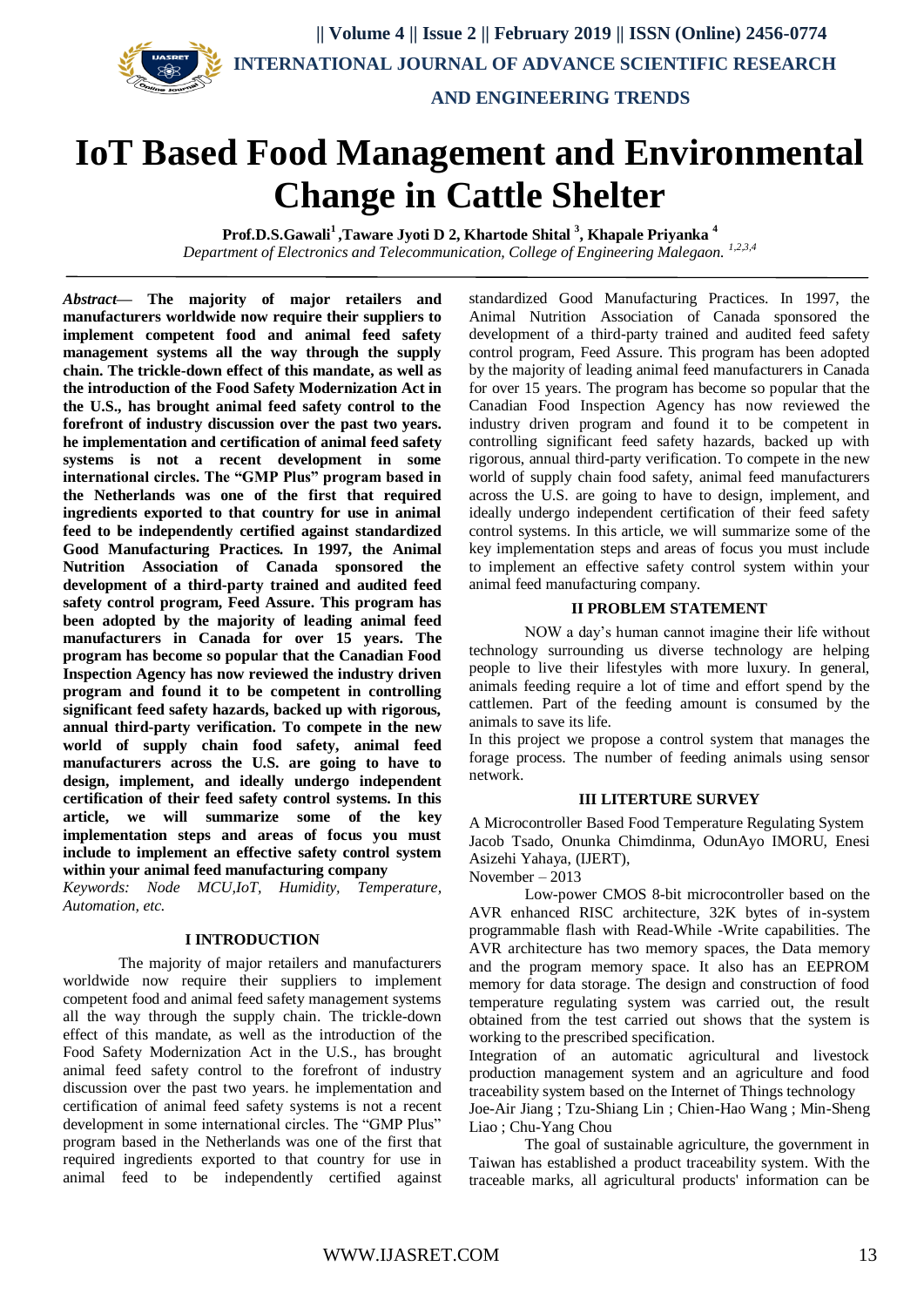

inquired through farmers' records on the production and sales via the Taiwan agricultural products security traceability information network. For example, farmers must prepare cultivation records and upload the records to a specified website established by the Council of Agriculture. This might run into two problems. First, most farmers are elderly citizens, and it might be difficult to teach them to use computers. Second, the product traceability records are created through manual inputs, the correctness cannot be ensured. Therefore, the study develops a farm production traceability system.

Driving factors of purchase intention towards organic food: A conceptual study Mohamed Bilal Basha Increasing awareness of the organic diet to be a healthy food option has become a global phenomenon. Many people have started to accept the fact that organic food does not contain harmful chemicals like the non-organic food. The buying behavior of people globally is changing due to the concern towards health and environmental issues. The increasing number of incidents of food contamination due to the usage of chemical fertilizers and chemical pesticides in agriculture has increased the number of consumers turning towards natural products. Consumers are becoming more environmentally conscious and prefer taking organic products. As a result, the global organic food industry is growing at a rate of 20-22 per cent annually. Thus, the promotion of organic agriculture is not only beneficial for producers, but it also will respond to consumers' desire for a high food quality and food production that does not damage the environment. This conceptual paper outlines 11 major factors which affect the consumer purchase intentions for organic foods.





*Figure 1 Block Diagram1*



*Figure 2 Block Diagram2*

# **V EXPERIMENTAL RESULTS**





*Figure 3 Com Port Values*